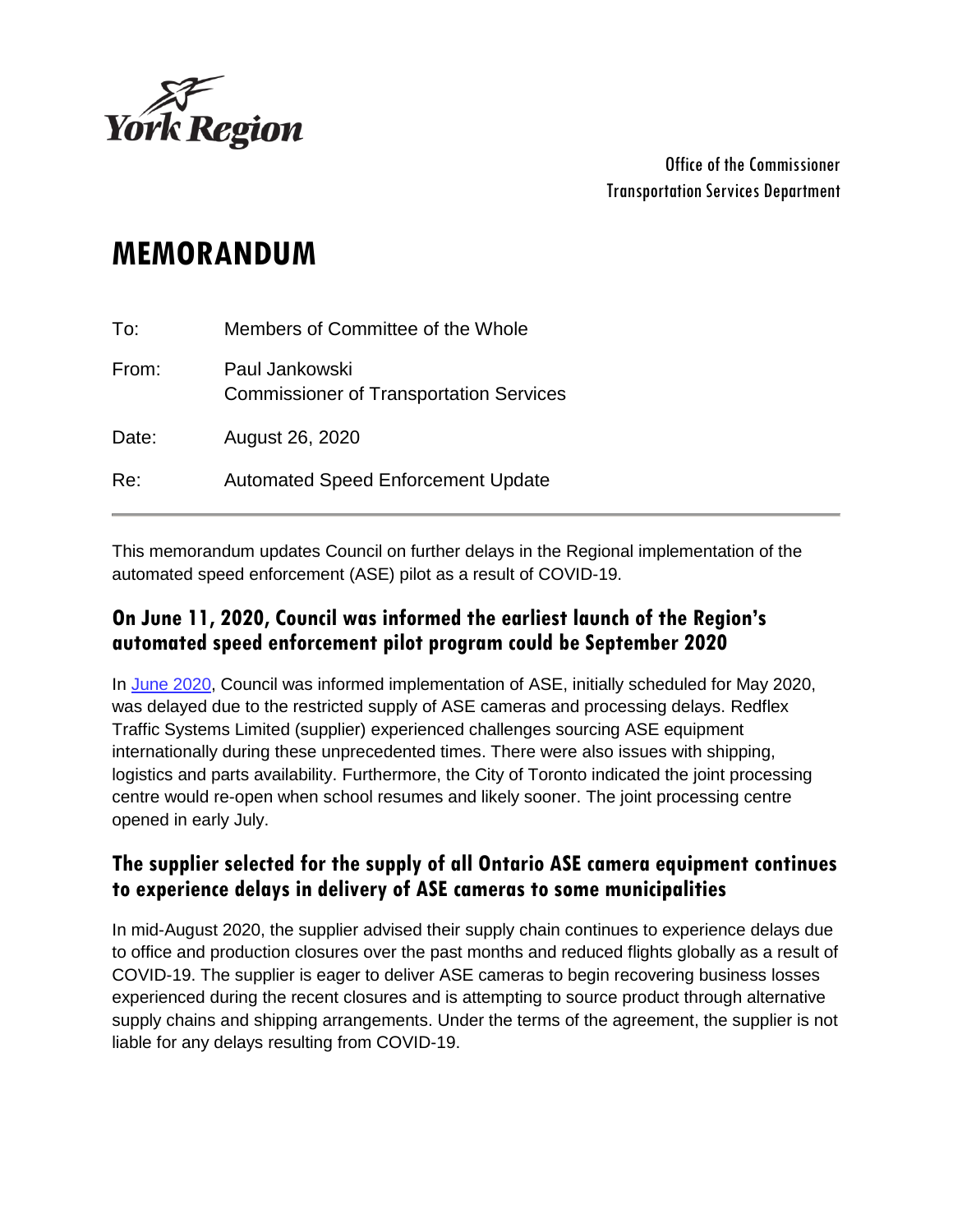#### **All agreements to operate automated speed enforcement on a two-year limited-use pilot on Regional roads have been finalized**

On October 17, 2019, Council authorized the use of ASE technology on a two-year limited-use pilot on Regional roads to assess the technology and impacts on the Region's Provincial Offences Courts while awaiting regulations around the use of an administrative penalty system for ASE. Council also authorized the Commissioner of Transportation Services to enter into operating and partnering agreements with the Ministry of Transportation of Ontario (MTO), the City of Toronto and Redflex Traffic Systems Limited to operate ASE on Regional roads. The MTO and City of Toronto agreements have been finalized and executed. There had been difficulties finalizing the supplier agreement to protect the Region's interests. The issues have been resolved and the supplier agreement is being prepared for execution.

## **Some municipalities received automated speed enforcement cameras and have started to operate their programs**

Nine municipalities planned to start operating ASE in the province in 2020. Start times of the programs differed and were contingent on finalization of agreements and delivery of cameras from the supplier. Initially scheduled to start in early 2020, the Cities of Ottawa and Toronto received ASE cameras and started operations in July. The Region of Durham received ASE cameras and plans to start operations in September. The City of Brampton also plans to start in September but received only a partial delivery. City of Hamilton and Regions of Niagara, Peel, Waterloo and York are either finalizing agreements or awaiting delivery to start their respective programs. Four additional municipalities are currently working through the process to implement programs in 2021 and beyond.

## **Other options have been considered and compared to the current program delivery model but advancement of the ASE program could be further hindered and additional costs incurred**

Staff considered different ASE program delivery options; however, the Region would be required to establish its own processing centre and procure an alternative supplier if it does not proceed under the terms of the City of Toronto's agreement, possibly incurring even longer delays. Re-sourcing a joint processing centre without the other municipal funding contributions would also incur further delays and additional costs.

The agreement with the City of Toronto for use of the joint processing centre requires all participating municipalities to use the same supplier contracted by the City of Toronto to supply, install, operate and maintain its automated speed enforcement system. This promotes consistent operating practices, avoids conflicts of responsibility and allows for only one proprietary processing database which promotes a high security level. It is likely the City of Toronto would pursue recovery of some of the start-up costs from the Region if the Region was to pursue another course of action at this time.